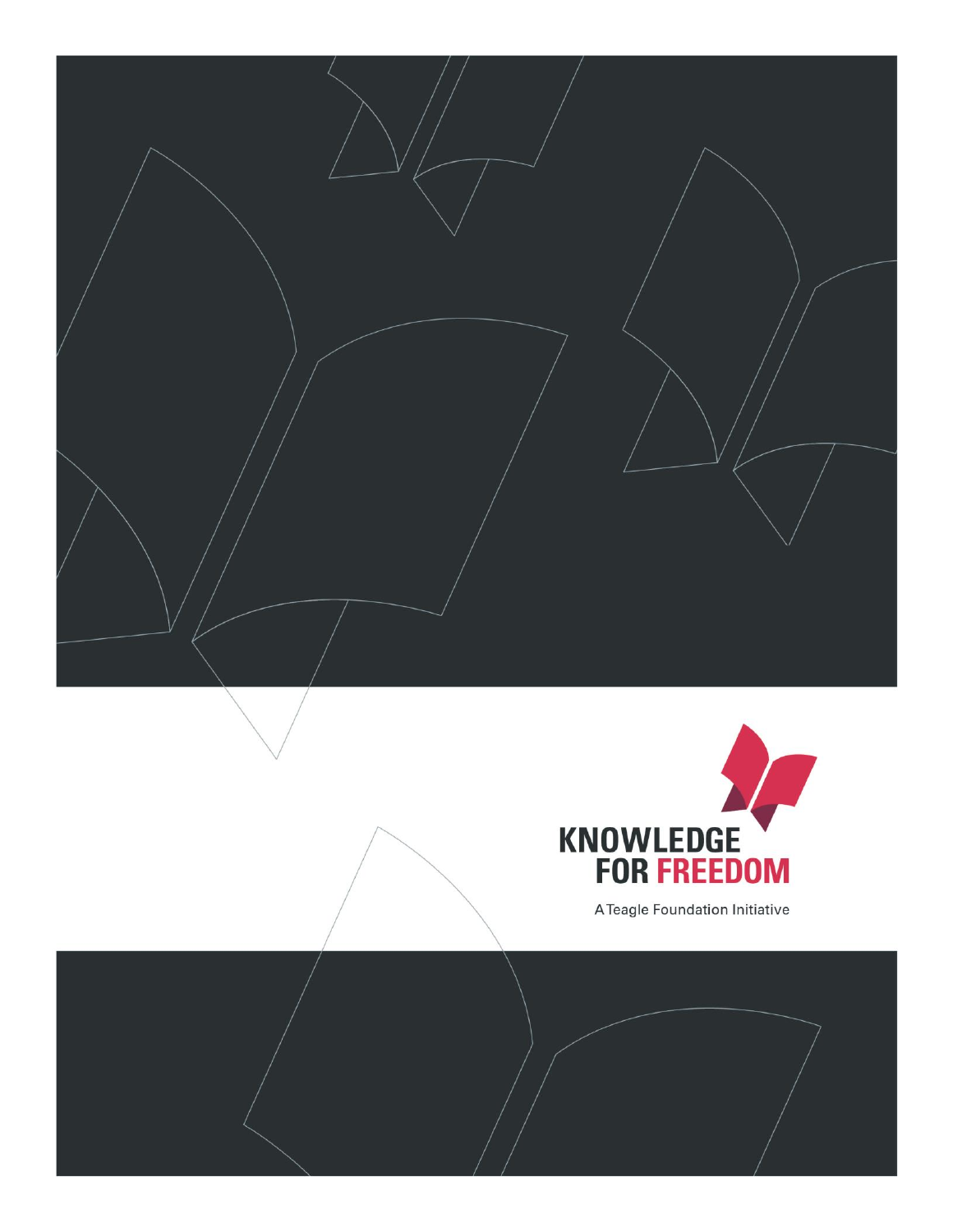# **Outline**

| I: Overview of the Knowledge for Freedom Programs         | 2        |
|-----------------------------------------------------------|----------|
| II: Needs Assessment                                      | 3        |
| III: Constituents, Anticipated Results, and Proven Impact | $\Delta$ |
| IV: Details of the Initiative                             | 6        |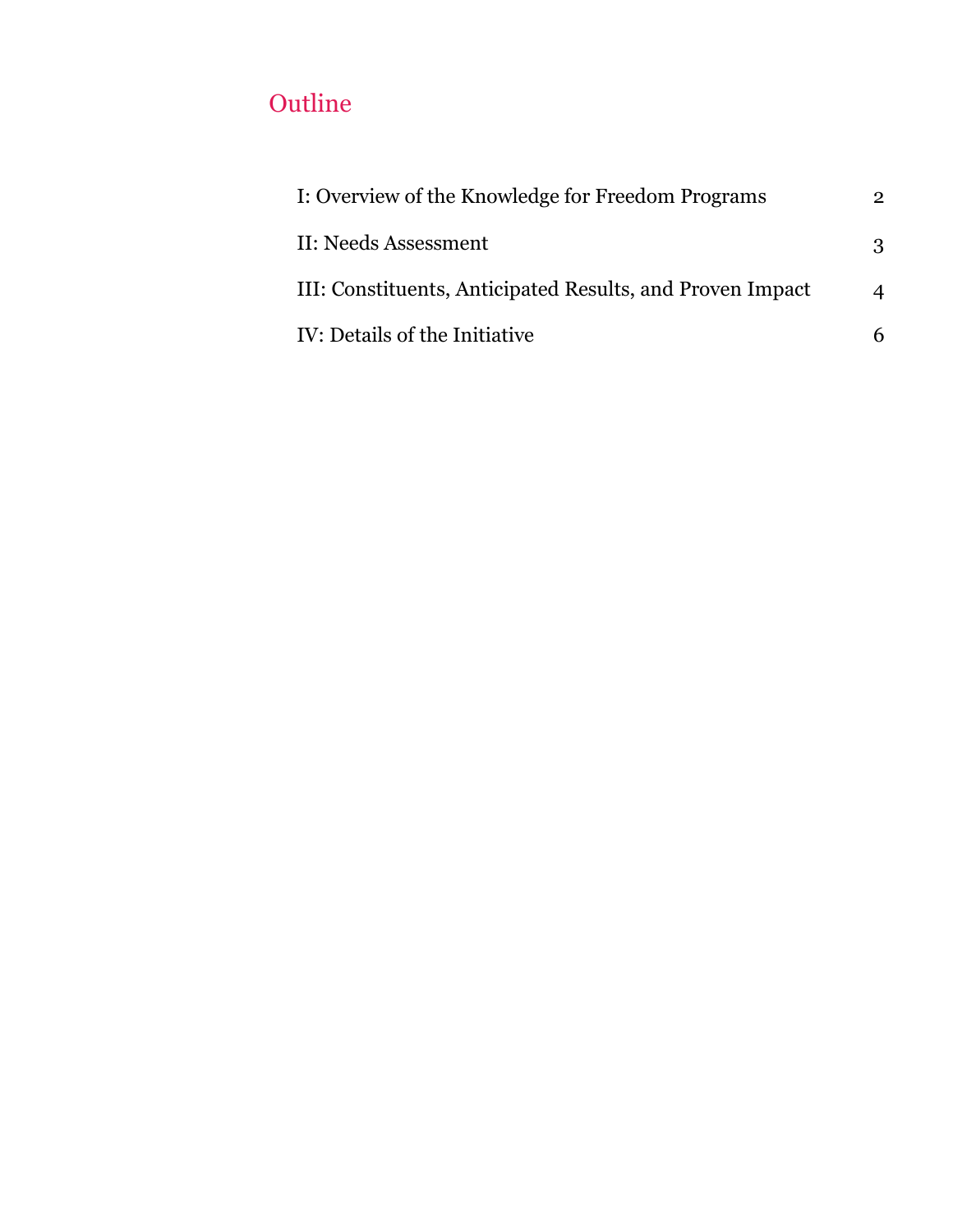

### **SECTION I**

# <span id="page-2-0"></span>Overview of the Knowledge for Freedom Programs

Knowledge for Freedom Programs invite underserved high school students to study humanity's deepest questions about leading lives of purpose and civic responsibility. Between the junior and senior years of high school, students come into residence on a college campus, where they experience the intensity of a seminar-sized discussion taught by college professors focused on major works of philosophy and literature. Over the following year, while applying to college as high school seniors, the students engage in civic initiatives inspired by the recognition that their lives are interconnected with the lives of others.

High school students who typically find themselves shut out from opportunities available to their more affluent peers are thus provided with an opportunity to undertake college-level work in the humanities, to build meaningful relationships with college faculty and college students, who serve them as mentors, and to develop, through practice, civic skills with their peers. Knowledge for Freedom programs, as demonstrated by the flagship "Freedom and Citizenship Program" at Columbia University, dramatically improve college readiness, admission prospects, and college graduation persistence while building interest in humanistic writing and issues, as well as habits of civic engagement, that persist during and after college.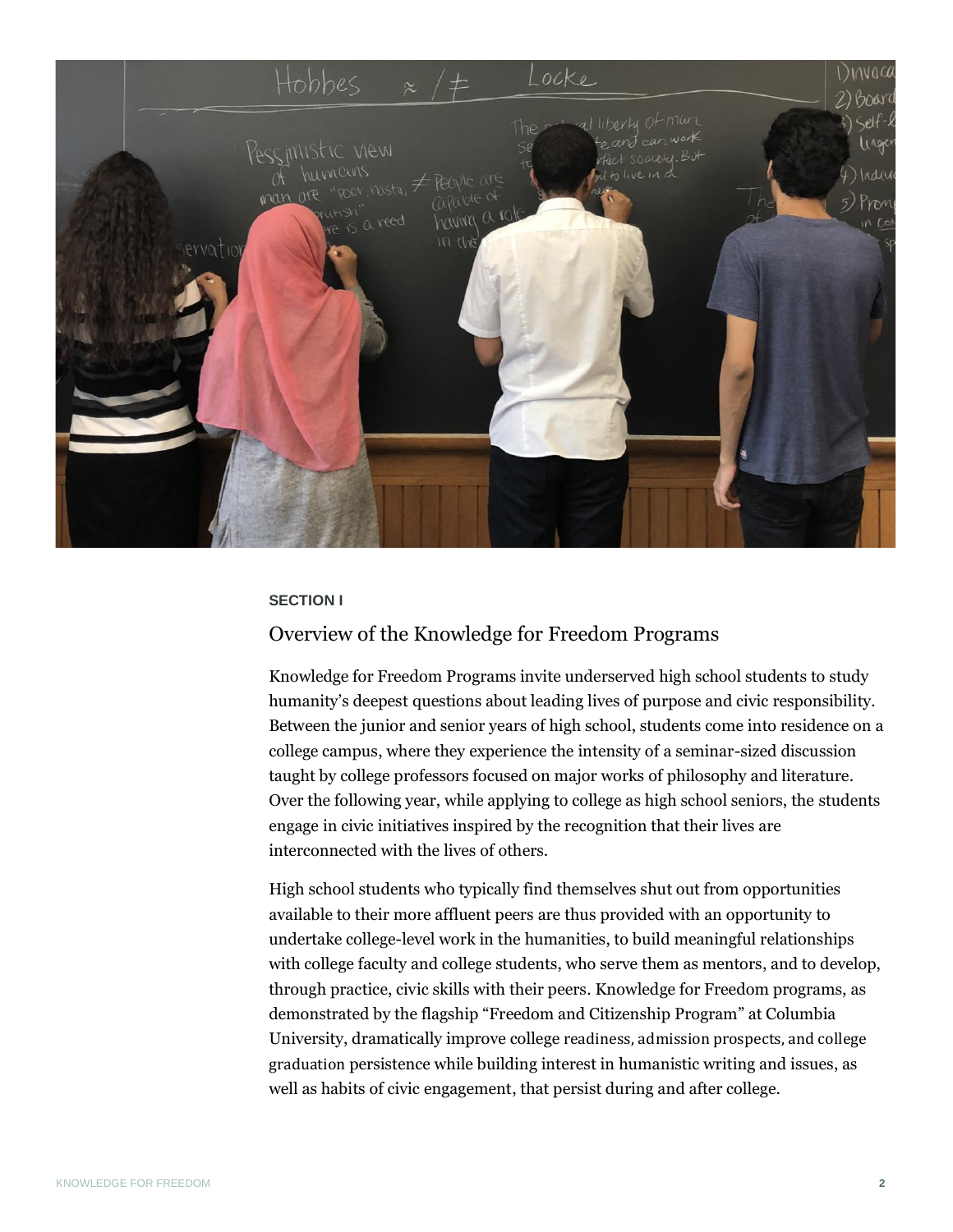## **SECTION II**

## <span id="page-3-0"></span>Needs Assessment

The United States is afflicted by a grave deficit in civic participation. Fewer than half of eligible voters exercise their right to vote and high proportions of the adult population remain uninformed about the basic facts of how government is organized in our constitutional republic. The decline of civics curricula in American public schools portends a dark future: our students are becoming less informed, with [fewer](https://nces.ed.gov/nationsreportcard/pdf/main2010/2011466.pdf)  [than a quarter](https://nces.ed.gov/nationsreportcard/pdf/main2010/2011466.pdf) of high school seniors reaching civic proficiency before graduation.

Among students who are low-income, nonwhite, and first-generation American, the deficit is even wider. Disparities in civic education between racial and economic groups appear [as early as fourth grade.](https://dash.harvard.edu/bitstream/handle/1/8454069/Levinson+The+Civic+Empowerment+Gap.pdf?sequence=1) Beyond civic knowledge, racial and economic disparities are also found in civic skills, attitudes, and behavior. Too many young students from disadvantaged backgrounds feel disempowered and unwelcome in the American polity and reach adulthood in a dispirited state of apathy and disengagement.

Where public primary schools are unwilling or unable to provide civic education to their students, American colleges and universities must step in. It is no less true today than it was in 1869 when Harvard president Charles W. Eliot remarked that "whatever elementary instruction the schools fail to give, the college must supply."

Whether situated in an urban or rural setting, it is also true that no college can remain aloof from or only casually attentive to its neighbors. Selective colleges in particular face an urgent imperative to attract and retain more diverse populations of students and faculty, and to confront the fact that their admissions policies have the appearance, if not the intent, of exacerbating America's inequality problem. Despite efforts to recruit more students with significant financial need, many elite colleges today enroll the same number of students from the top 1% of the income distributio[n](https://www.nytimes.com/interactive/2017/01/18/upshot/some-colleges-have-more-students-from-the-top-1-percent-than-the-bottom-60.html) [as from the bottom 60%.](https://www.nytimes.com/interactive/2017/01/18/upshot/some-colleges-have-more-students-from-the-top-1-percent-than-the-bottom-60.html) College education has been shown to be a [strong factor in](https://civicyouth.org/wp-content/uploads/2012/08/CIRCLE_ThatsNotDemocracy_WebFinal.pdf)  [civic engagement](https://civicyouth.org/wp-content/uploads/2012/08/CIRCLE_ThatsNotDemocracy_WebFinal.pdf) regardless of economic background. In short, the education gap is worsening our nation's civic deficit.

Academic departments in the humanities have a particular obligation to find ways to mitigate this problem by bringing a deep and engaging civic education to underserved youth. Humanities teaches the necessary civic skills for public discourse, reading, writing, and rhetoric. Courses in the humanities teach students to widen perspective, experience empathy, and balance humility and conviction. By contrast to disciplines in which technical problems yield to clear solutions and basic questions are susceptible to right or wrong answers, the humanities-- when well taught- expose students to the challenges of ambiguity, cultural difference, and conflicting

*It opened me up to politics and increased my interest in civics. I am more open to having political discussions and more knowledgeable about the issues. I still think about the philosophical lessons from the summer when forming my political ideologies and beliefs today.*

–Malachi

*"*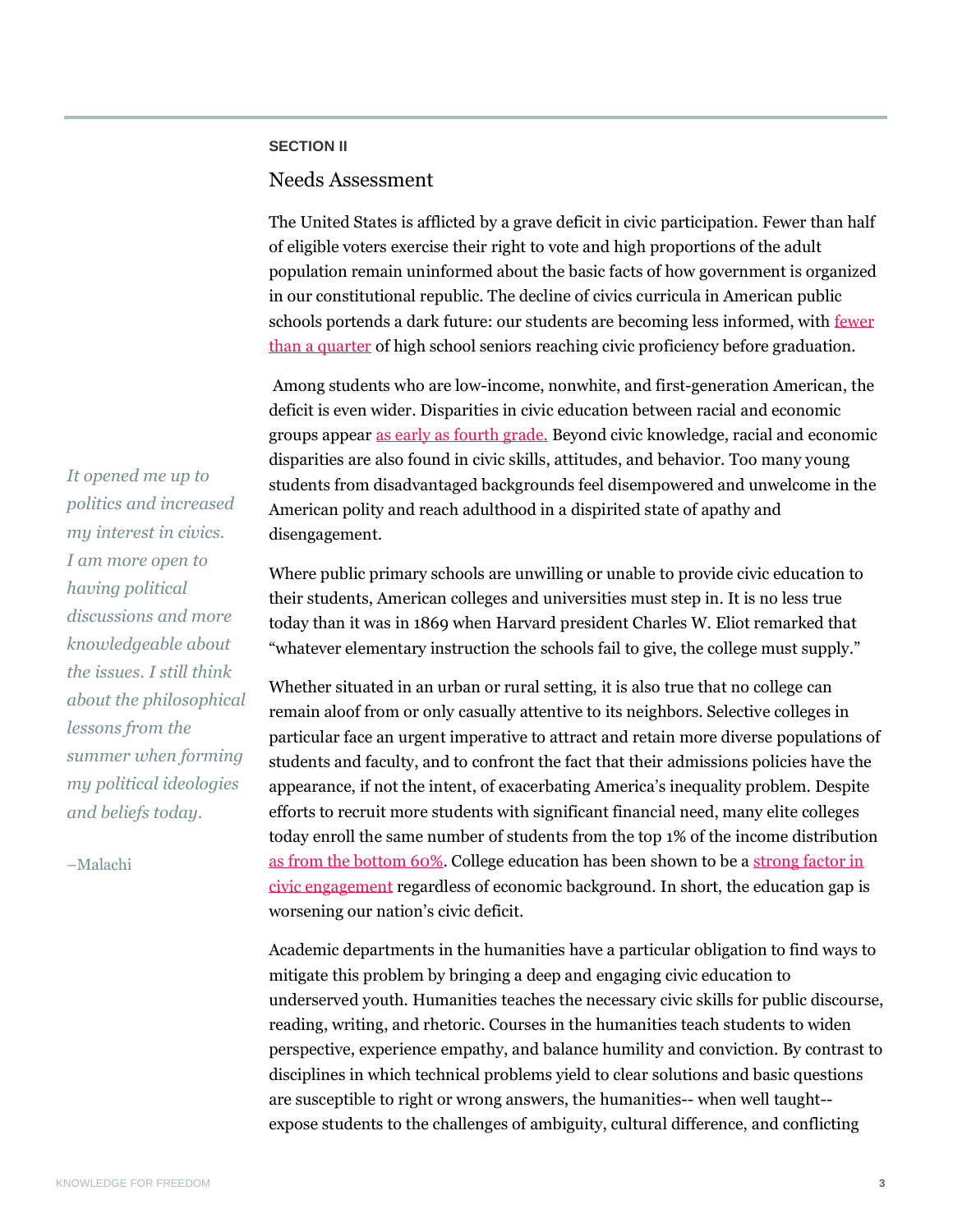moral and aesthetic values that are not easily reconciled. The humanities foster an awareness of fallibility and nuance, respect for old ideas and openness to new ones. In short, the humanities are indispensable to a true liberal education—education for creativity, humility, freedom, responsibility, and hope.

## **SECTION III**

# <span id="page-4-0"></span>Constituents, Anticipated Results, and Proven Impact

The primary beneficiaries of Knowledge for Freedom programs are low-income rising high school seniors. But these programs, in important ways, also serve college faculty, current college students, and university neighbors.

Knowledge for Freedom programs recruit rising high school seniors who come mainly from low-income families, are first- or second-generation Americans, or attend underperforming high schools. Over the course of the program, participants gain confidence and comfort on a college campus, recognize the benefits of a liberal arts education, and feel empowered, indeed obligated, to pursue civic work in their communities.

Early data from the first program at Columbia University suggest that Knowledge for Freedom can have a profound impact on students' academic and civic success after high school. Nearly every one of the 300 graduates of Columbia's Freedom & Citizenship program has enrolled in college within six months of finishing high school, though they attended public schools where [fewer than 60 percent](https://research.steinhardt.nyu.edu/site/research_alliance/2019/06/28/how-have-nycs-high-school-graduation-and-college-enrollment-rates-changed-over-time/) of graduates advance to college. Nearly half of Freedom & Citizenship alumni have gone on to major in the humanities or social sciences in college, even though only a quarter indicate in a pre-program survey that they will major in those fields. The change is remarkable when compared with [national figures:](https://nces.ed.gov/programs/digest/d17/tables/dt17_322.10.asp?current=yes) 25 percent of students of color across America will major in the humanities and social sciences, compared to 47 percent at F&C. Finally, alumni of the Freedom & Citizenship program have reported higher levels of civic engagement [than the national averages.](https://www.civicyouth.org/wp-content/uploads/2011/11/CIRCLE_cluster_report2010.pdf) F&C alumni volunteered in their communities and participated in a political campaign at twice the national youth rate. They attended a public forum and contacted their government representative at six and seven times the youth rate, respectively, and overall more of them belong to a club, have donated to a social cause, and voted in a midterm election than their peers. The aim of the program is participation, not partisanship.

Campus faculty lead the program as seminar instructors, meeting with students for two hours a day for two to three weeks. Seminars are an exceptional opportunity for students to participate-- typically for the first time-- in a discussion-based engagement with primary sources led by a faculty member who shows concern for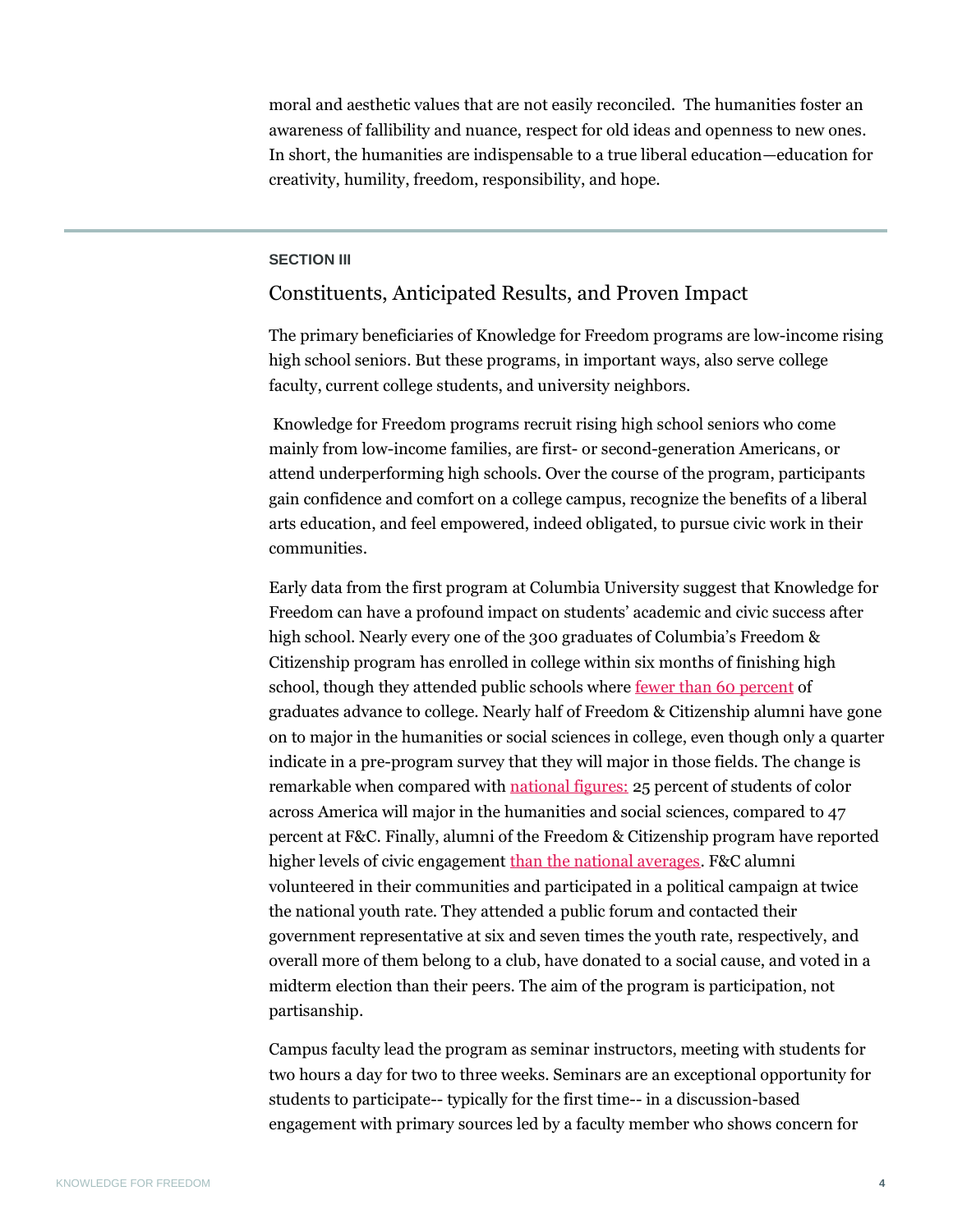their intellectual growth, encourages their aspiration for further education, and cares deeply about their future. Other faculty from across the college or university may also be invited to participate in these programs as guest lecturers. For example, in the Columbia program, classicist Kathy Eden speaks with the students about the Peloponnesian War, which they have encountered in their reading in Thucydides, historian Eric Foner speaks about the life and work of W.E.B. DuBois, whose *Souls of Black Folk* is one of their assigned readings, and American studies scholar Andrew Delbanco discusses the significance of Abraham Lincoln, whose major speeches they are studying in class. These are exciting, mind-opening experiences for the students, and faculty also count them among the most rewarding teaching experiences of their career.

There is also the opportunity for undergraduates, chosen through an application process, to participate as teaching assistants. Following each seminar meeting, the High School students work in small groups with undergraduate teaching assistants who help them improve their writing and public speaking skills through further discussion of what they have been studying. At institutions with graduate programs, graduate students may also participate as managers and assistant directors for the program. They may assist in running day-to-day operations, mentoring undergraduates, and working as a liaison among the stakeholders. These positions offer graduate students a valuable opportunity to learn and demonstrate leadership skills beyond their academic specialty. In a shrinking traditional academic job market, many graduate students are looking for ways to broaden their teaching and administrative experience, which is valuable for its own sake and also helps to make them attractive candidates for work in the non-profit sector and in teaching-intensive institutions such as open-access public universities, community colleges, and liberal arts colleges.

These are some of the ways by which Knowledge for Freedom programs create a new kind of community within the broader campus community. For faculty, these programs enrich their own professional lives through teaching that is both demanding and rewarding--centered on pivotal questions about the nature of democracy, civic obligation, and human fellowship. For college students, they provide a form of summer internship and social service. For graduate students, they provide invaluable experience in the increasingly important sphere of the "public humanities."

Finally, Knowledge for Freedom programs anchor academic departments and their colleges or universities in the central value of a humanities education for all students. They are a way for institutions to serve in an effective, rigorous, and visible way the communities in which they reside.

*Alexis de Tocqueville and Plato had such an influence on me that I minored in history and political science. In the seminar, I was encouraged to question everything and define what a good functioning society meant to me."*

–Brando

*"*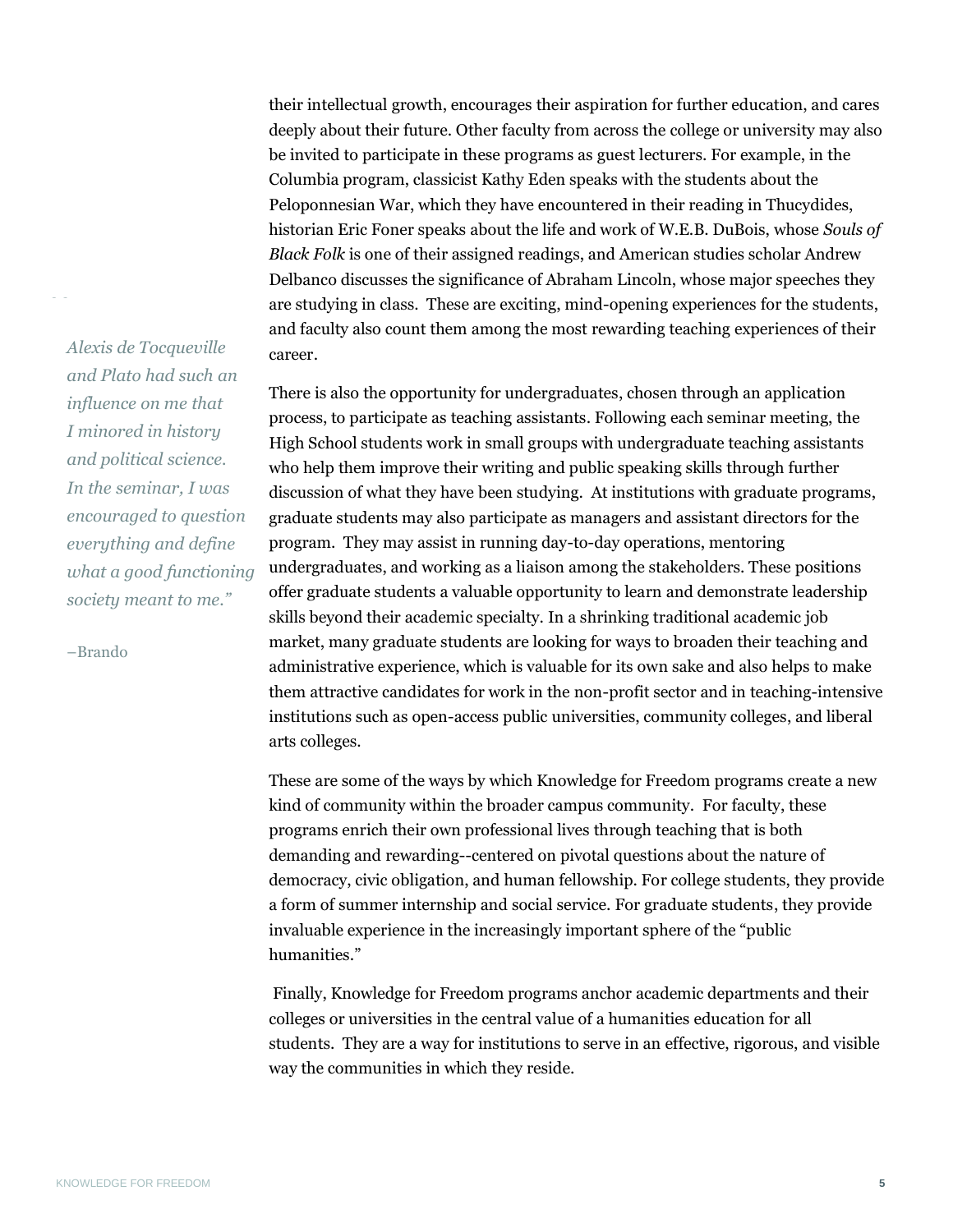## **SECTION IV**

# <span id="page-6-0"></span>Details of the Initiative

All Knowledge for Freedom programs require intensive planning, significant time commitment, and serious support from outside experts on such topics as syllabus planning, the social dynamics of high school students, college readiness support, and writing coaching. Recognizing the value of variation across programs, the Teagle Foundation appreciates that each college or university will adapt its own version of the program to its local culture—to its particular resources, curricular traditions, surrounding cultural institutions, etc.

Still, the Knowledge for Freedom Initiative reflects certain features common to all programs: all programs bring low income high school students onto a college campus for an intensive summer seminar in the humanities taught by college faculty and supported by undergraduate teaching assistants. All syllabi include transformative texts in the humanities connected by ideas or questions about the nature of government, freedom, and democracy. During the following academic year, all programs offer formalized assistance with college applications and direct students in a civic engagement or public service initiative. And all programs should engage with their alumni through sponsoring events, facilitating mentorships, or by connecting them with opportunities to continue their civic engagement.

Six colleges and universities are currently running programs within the Knowledge for Freedom paradigm, funded to date primarily by the Teagle Foundation as well as by individual donors associated with participating colleges and universities, and with varying degrees of institutional support. The six institutions are: Columbia University (2009), Yale University (2016), Carthage College (2016), Newberry College (2017), University of Rochester (2019), and Ursinus College (2019). In November, 2019, the Teagle Foundation approved funding for programs at Villanova University and Miami University of Ohio, to begin in the summer of 2020. Several more programs are now in the planning phase. These programs demonstrate a flexibility inherent in the Knowledge for Freedom model that allows for programs to run in rural or urban settings and with various budgets at various levels of funding.

To expand and sustain this model, the Teagle Foundation is committed to funding the creation of new programs and to building a broad consortium of participating institutions in order to serve growing numbers of students and teachers nationwide.

*The discussions that we have in the classroom stick. They are carried with us everywhere we go as they change our insight and perspective of the world around us."*

–Nabiha

*"*